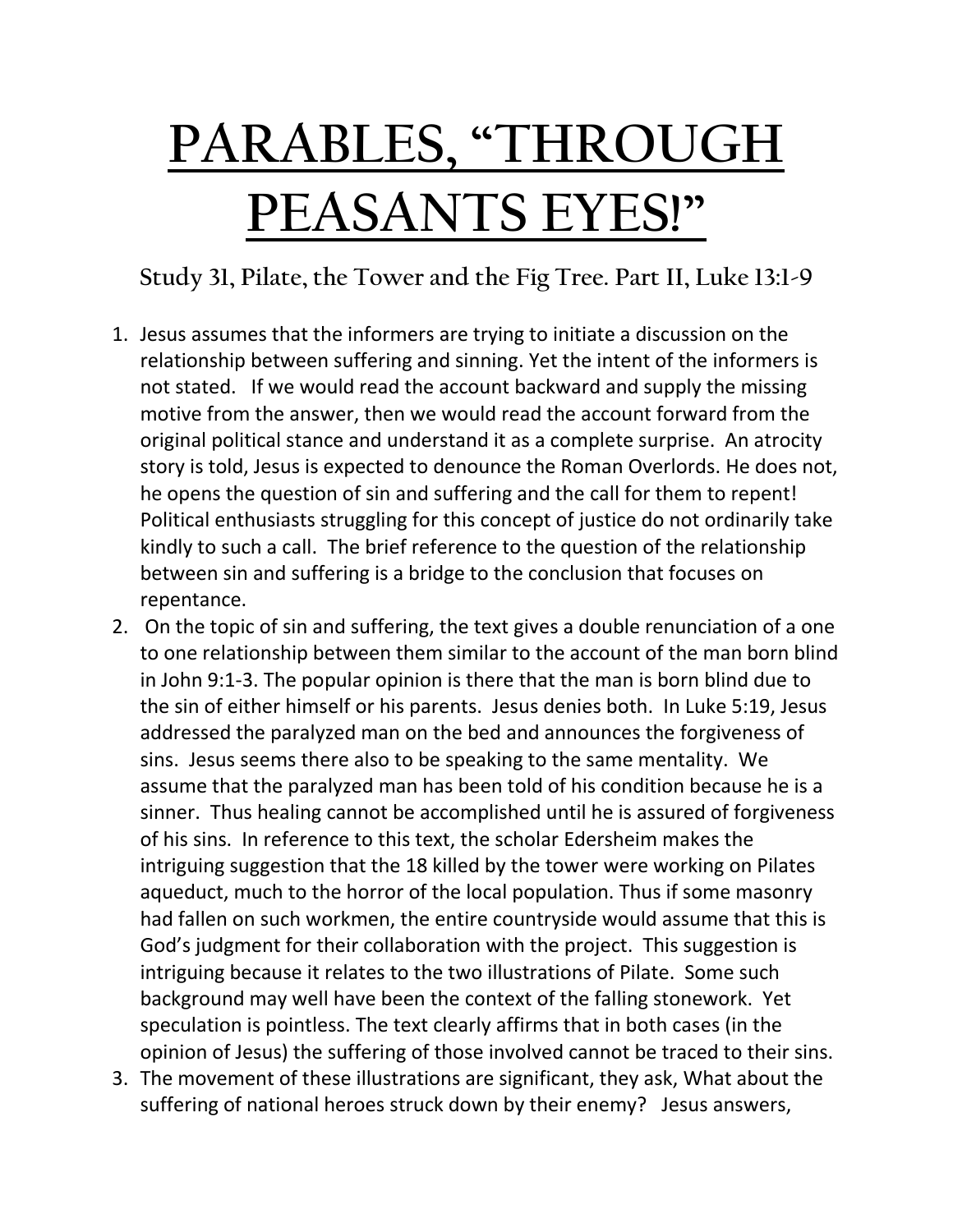"What about the suffering of those whom God strikes down in the falling of a tower?" (There is no category of fate or chance in the Bible). The understanding of God's will and knowledge precludes it. (Not even a sparrow falls w/o God being aware of it). Jesus refused to discuss the suffering of the politically oppressed w/o broadening the discussions to other types of sufferers. Those who suffer political oppression are the only ones who assume theirs is the only one that matters. Then a crass indifference may develop to the suffering of others around them, particular of a non-political nature. The incisive thrust of Jesus response does not allow for such a narrowing of the discussion, irrespective of the grim nature of the political oppression presented.

- 4. In the first stanza we read of sinners, then in the third of 'debtors.' The same shift can be found in various versions of The Lord's prayer, "Forgive us our debts as we forgive those who trespass…." (Matt. 6:12). And the same prayer is recorded likewise in Luke 11:4. Marshall observes that the presence of these two words demonstrates a Semitic background to the story. Simply stated, the first (debts) are the believers' unfulfilled duties in discipleship and obedience; the second (sins) are the overt evil acts that the believer commits. (Sins of omission and sins of commission).
- 5. It has long been noted that the Arabic word, "Hoba,", which occurs in both texts in the Old Syriac, carries both meanings. If we can assume an Aramaic background to this text (as we surely can in The Lord's Prayer), then quite likely here also the original word would have been "Hoba," in both texts. A sensitive translator in the Greek may have known the two-sided nature of the word and find no equivalent in Greek, so he gave us half of the content of "Hoba," in the first stanza and the other half in the second. Irrespective of this suggestion, we do have this two-sided nature of evil expressed in the words for sin that are parallel in these verses. The evil of which the political enthusiasts are urged to repent is described first as sins, (verse 2) and then as debts, (verse 4)
- 6. The stunning climax of the twice-repeated refrain is the call for the listeners themselves to repent, lest they also perish. This unexpected thrust gives us an illustration of the courage of Jesus, and understanding of a part of the reason why he was rejected by this community, and a profound insight into a part of his response to the oppressed struggling for justice. When Jeremiah opposed the political climate of his day, he was protected by influential friends and his life was spared, (Jer. 26:24). So as far as we know, Jesus did not have powerful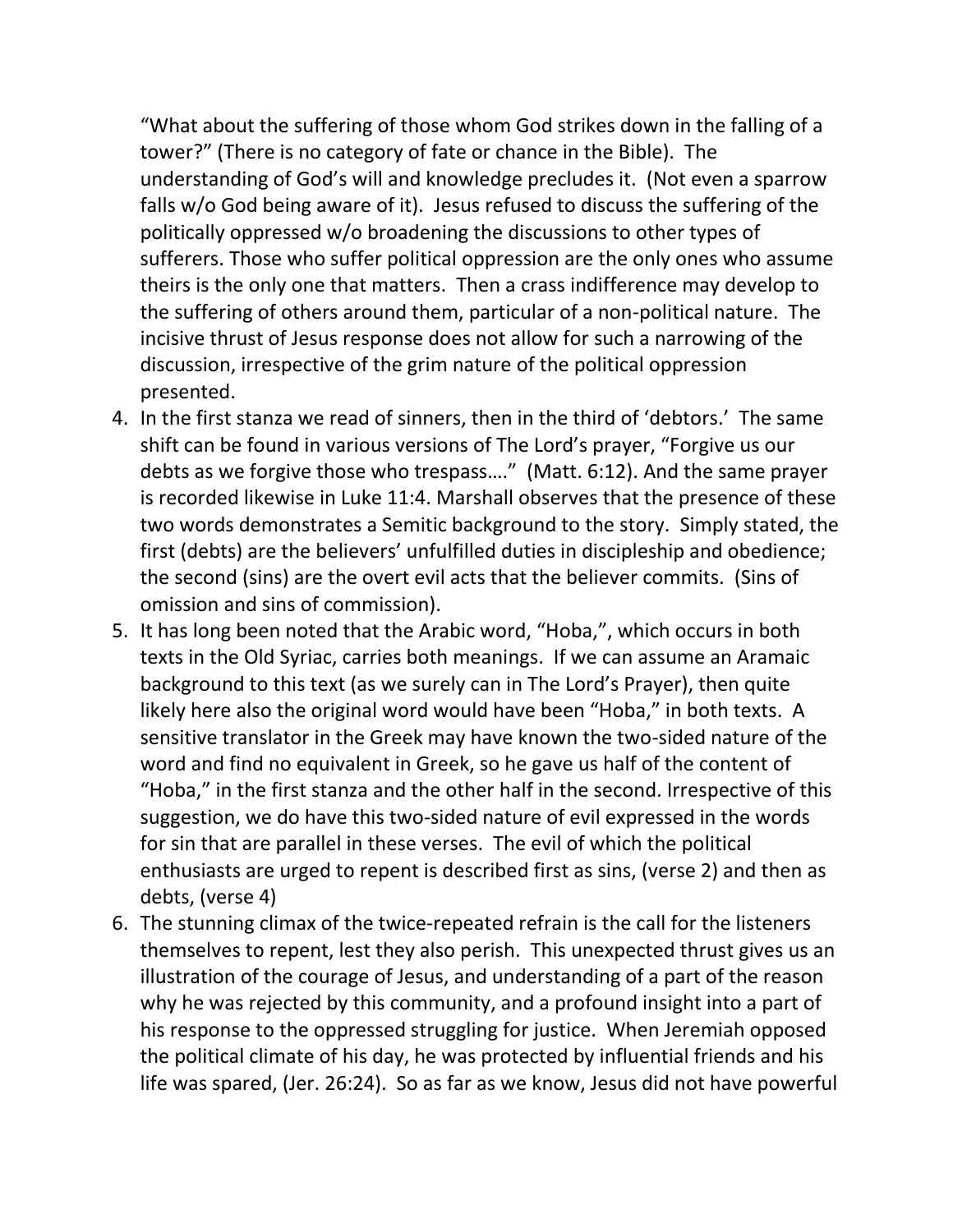friends who would or could protect him. Nicodemus' one feeble attempt illustrates the point in John 7:50. In studying Luke 13:1-5, with ME classes the present writer often had students marvel that Jesus was not physically attacked on the spot. This call for repentance is thrown in the face of political enthusiasts who stand in opposition to Roman oppression. Those who fight for a just cause can often assume that the struggle for this cause makes them righteous. It does not. (Luther on war and righteous assumptions). The more intense the struggle for justice the more oppressed tend to assume their own righteousness. This assumption of righteousness at times expresses itself as arrogance that refuses any criticism. The subconscious rational is very often that if our cause is righteous than we are righteous. "With all we have suffered, how dare you inflict more wounds on us by your criticism." Attitudes of this type have on occasion surfaced on both sides of the barb wire in the ME the past 30 years. Only the strong and brave can dare to endure the wrath of such oppressed and turn the attention away from criticism of the hated enemy to painful self-criticism with the warning. "Unless you all repent! You all will perish." In the synagogue in Nazareth there is a similar refusal on the part of Jesus to identify with the nationalism of his day. There he chooses two foreigners (one a woman) as illustrations of the kind of people who through faith will receive the benefits of the Kingdom. There the listening audience is so upset that they try to kill him. Here in Luke 13 we have no record of the audience' reaction, but we can assume similar hostility. Anyone who wants to recast Jesus as a political revolutionary must not fail to take seriously the confrontation here in Luke 13.

7. The same call for repentance can be seen in its deepest level to those who are outraged as Jesus refuses to reinforce their views. Jesus speech should not be read simply as a rejection of the nationalistic struggle nor as a concern for things, "spiritual," rather than political. Rather he seems to be saying at least, "you want me to condemn Pilate, I am not talking to him, he is not here, I am talking to you, Pilate or no Pilate. You must repent or all of you will be destroyed by those forces." Among those who struggle for justice, the attitude develops, "we are the angels and they are the devils." Blessed is the movement that is willing to listen to a courageous voice quietly insisting, "there are devils among us and angels among them." We must repent. He does not tell them to submit to Pilate. Jesus is not acquiescing to Roman oppression. Rather, he bravely demonstrates a deep concern for the people in